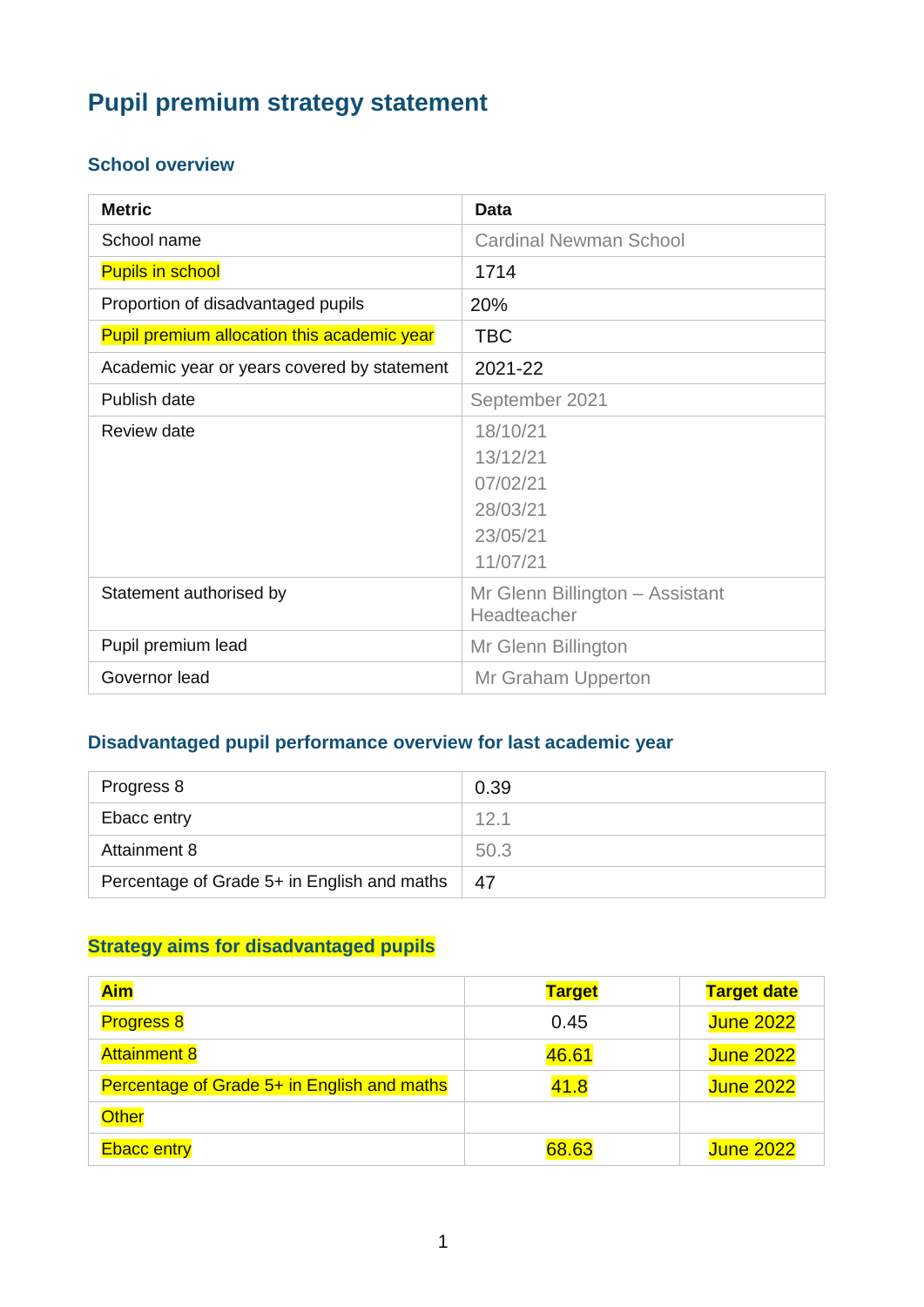### **Teaching priorities for current academic year**

| <b>Measure</b>                                   | <b>Activity</b>                                                                                                                                                                                                                                                                                                                                                                        |
|--------------------------------------------------|----------------------------------------------------------------------------------------------------------------------------------------------------------------------------------------------------------------------------------------------------------------------------------------------------------------------------------------------------------------------------------------|
| Priority 1                                       | Consistency in marking, feedback and pupil<br>response must become embedded.                                                                                                                                                                                                                                                                                                           |
| Priority 2                                       | Ensure that assessment in all lessons and over time<br>is used systematically to plan learning and<br>intervention to enhance good or better progress for<br>all.<br>Walk thru's and learning walks around the above foci<br>are to be used to observe good practice and share.<br>Also to intervene and develop staff that are requiring<br>support in the two above mentioned areas. |
| Barriers to learning these<br>priorities address | Potential further Covid 19 lockdowns                                                                                                                                                                                                                                                                                                                                                   |
| <b>Projected spending</b>                        | "BC                                                                                                                                                                                                                                                                                                                                                                                    |

### **Targeted academic support for current academic year**

| <b>Measure</b>                                   | <b>Activity</b>                                                                                                                                                                                                                                                                                                                                                  |
|--------------------------------------------------|------------------------------------------------------------------------------------------------------------------------------------------------------------------------------------------------------------------------------------------------------------------------------------------------------------------------------------------------------------------|
| <b>Priority 1</b>                                | Assistant Heads of Year to track attendance,<br>attainment and behaviour of disadvantaged students<br>and regularly review progress and identify areas<br>requiring intervention.                                                                                                                                                                                |
| <b>Priority 2</b>                                | Assistant Heads of Year to intervene with barriers to<br>attendance, behaviour and attainment through<br>mentoring, providing of equipment, linking with depts<br>and communicating with parents/guardians.                                                                                                                                                      |
| Barriers to learning these<br>priorities address | Improvements in attendance – direct link to higher<br>attainment.<br>Behaviour and low level disruption impacts<br>attainment - reduction in behaviour concerns will<br>improve attainment and engagement<br>Lack of equipment such as revision guides, maths<br>sets. Provide such resources to students to enable<br>full engagement in learning and revision. |
| <b>Projected spending</b>                        | £5000.00                                                                                                                                                                                                                                                                                                                                                         |

### **Wider strategies for current academic year**

| <b>Measure</b>    | <b>Activity</b>                                                                                       |
|-------------------|-------------------------------------------------------------------------------------------------------|
| <b>Priority 1</b> | To improve reading age of disadvantaged students<br>and engagement in reading.                        |
|                   | To establish D.E.A.R (Drop Everything And Read)<br>project weekly in school. Students have one lesson |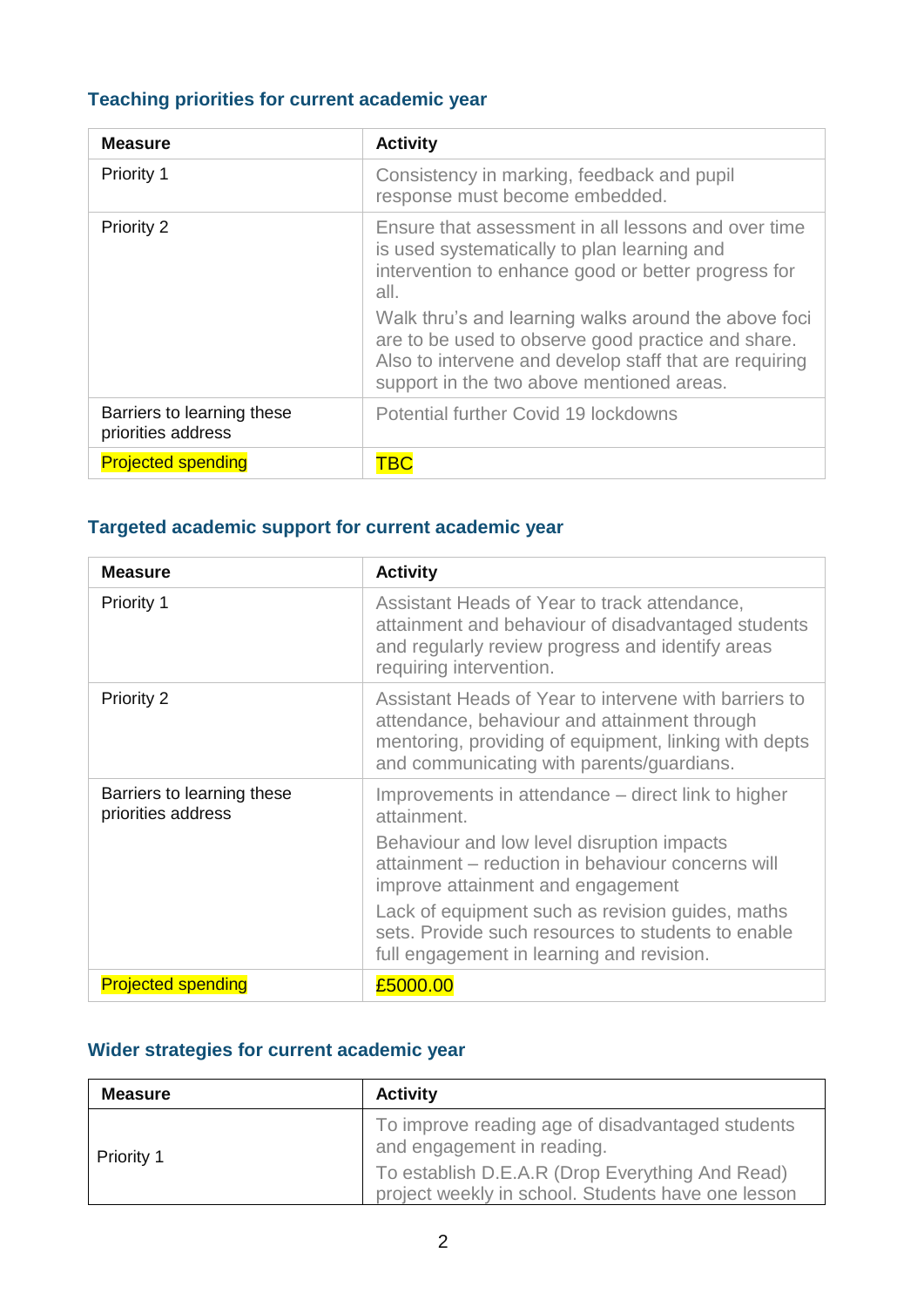|                                                  | per week where the whole school will stop to read<br>for 25 minutes.<br>Disadvantaged students are to be supplied with<br>latest and most popular teenage literature form book<br>scheme and to also establish a book swap system.                                                                                                                                                               |
|--------------------------------------------------|--------------------------------------------------------------------------------------------------------------------------------------------------------------------------------------------------------------------------------------------------------------------------------------------------------------------------------------------------------------------------------------------------|
| Priority 2                                       | Breakfast Club for the Most Disadvantaged.<br>Students from year 7-11 from disadvantaged<br>background are to be invited to breakfast club, pre-<br>school. Support with routine of nutritional education.                                                                                                                                                                                       |
| Barriers to learning these<br>priorities address | Improved reading age enables greater access to the<br>curriculum and greater depth of understanding.<br>Improved engagement with literature enables<br>greater understanding of techniques and command<br>terms that will support with access of assessments.<br>Breakfast club will enable better nutrition and<br>reduced hunger enabling greater concentration and<br>engagement in learning. |
| Projected spending                               | £3000                                                                                                                                                                                                                                                                                                                                                                                            |

## **Monitoring and implementation**

| Area             | <b>Challenge</b>                                                                                                                                                                       | <b>Mitigating action</b>                                                                                                                                                                                                                                                                                                                                                                                                                       |  |
|------------------|----------------------------------------------------------------------------------------------------------------------------------------------------------------------------------------|------------------------------------------------------------------------------------------------------------------------------------------------------------------------------------------------------------------------------------------------------------------------------------------------------------------------------------------------------------------------------------------------------------------------------------------------|--|
| Teaching         | Click or tap here to enter text.                                                                                                                                                       | Click or tap here to enter text.                                                                                                                                                                                                                                                                                                                                                                                                               |  |
| Targeted support | 1Time for AHOY to track and<br>meet with students and<br>implement interventions of<br>support.<br>2. Lack of data than can<br>monitor on-going progress or<br>concerns.               | 1. Allocated 2 periods per week<br>on timetable to dedicate to Pupil<br>Premium student support. This<br>will include time to analyse<br>progress, meet with students,<br>make contact with staff and<br>home.<br>2. Report provided to AHOY on<br>weekly basis providing data on<br>attendance, punctuality,<br>achievement points,<br>organisation points and<br>behaviour points. Assessment<br>data will be available 3 times per<br>year. |  |
| Wider strategies | 1. Ensuring consistency in<br>pupils and staff leading the<br>dedicated reading time.<br>Difficult to assess<br>2.<br>progression in reading age<br>of older students - Year<br>10,11. | 1. Initiative presented to all staff<br>and importance explained.<br>Dedicated time is within<br>school calendar and staff<br>reminded weekly. Pupils of<br>PP and disadvantaged have<br>all been provided with a<br>latest teenage title fiction<br>book via Pupil Premium                                                                                                                                                                    |  |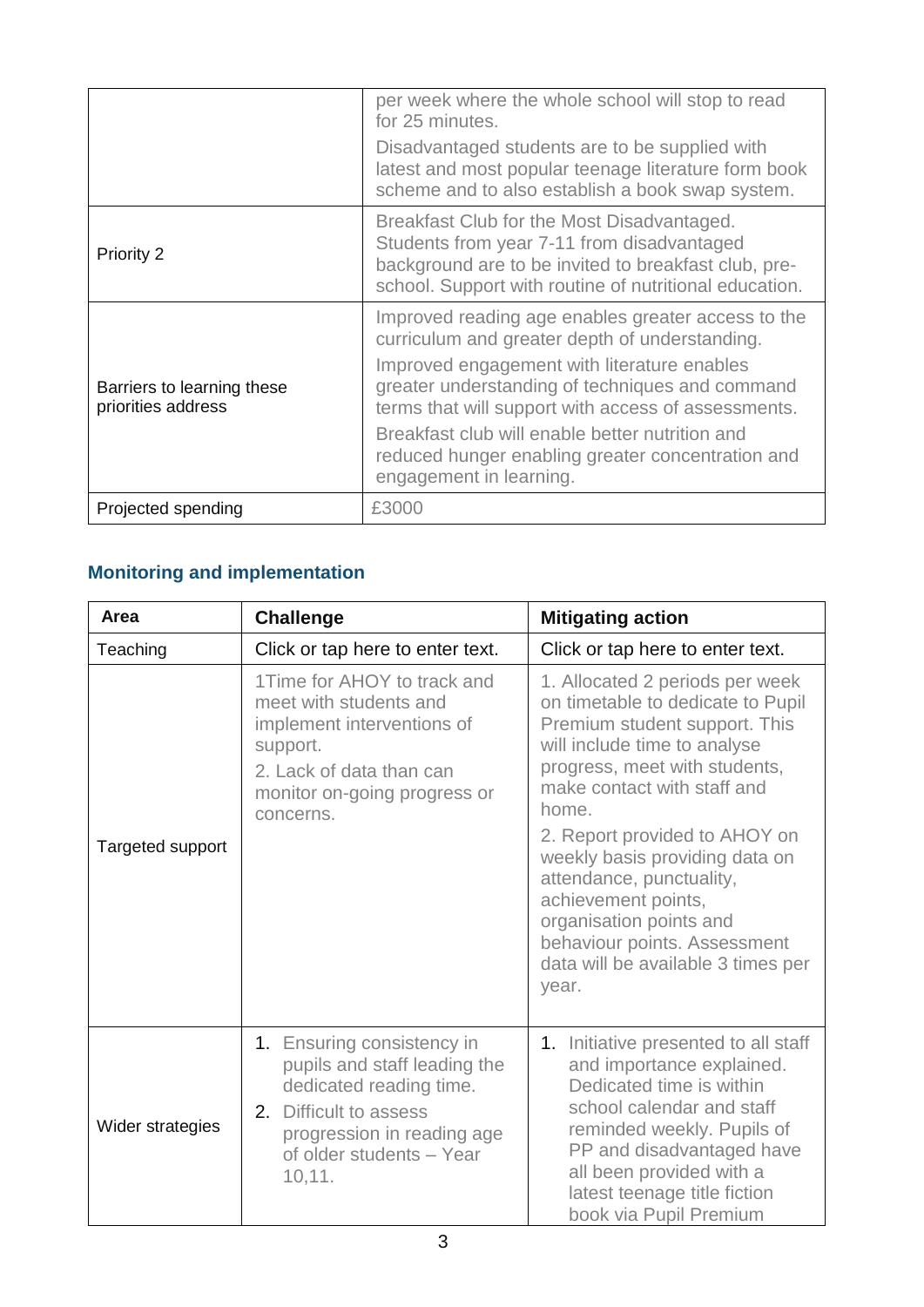| 3. Regular supply of food<br>products and staffing to<br>operate the Breakfast Club.<br>4. Dr Martijn Van Der Spoel -<br>Study Skills programme -<br>50 Year 11 pupils are to<br>access the programme to<br>improve study and retention<br>skills. This is a 8 session<br>programme. Cost £250 for<br>50 pupils to access the 8<br>sessions | funding to help engage and<br>encourage pupils.<br>2. Subject based assessments<br>will show a reading<br>understanding, via<br>understanding of assessment<br>questions and meaning.<br>3. Funding set aside for weekly<br>order of Breakfast products.<br>Member of staff established<br>to support and initiative<br>presented to all staff seeking<br>further support to operate the<br>Breakfast Club.<br>4. SESSION 1: Focus Thursday<br>23rd September, 2121 •<br>SESSION 2: Memory 'Little &<br>often' Thursday, 21st<br>October, 2121 · SESSION 3:<br>Organisation Thursday, 25th<br>November, 2021 · SESSION<br>4: Target Setting & Planning<br>Thursday, 20th January,<br>2022 • SESSION 5:<br>Procrastination Thursday,<br>24th February, 2022 •<br><b>SESSION 6: Memory</b><br>'Perseverance' Thursday,<br>24th March, 2022 •<br><b>SESSION 7: Stress</b><br>management Thursday, 21st<br>April, 2022. • SESSION 8:<br>Tips for exam time Thursday,<br>12th May, 2022 |
|---------------------------------------------------------------------------------------------------------------------------------------------------------------------------------------------------------------------------------------------------------------------------------------------------------------------------------------------|------------------------------------------------------------------------------------------------------------------------------------------------------------------------------------------------------------------------------------------------------------------------------------------------------------------------------------------------------------------------------------------------------------------------------------------------------------------------------------------------------------------------------------------------------------------------------------------------------------------------------------------------------------------------------------------------------------------------------------------------------------------------------------------------------------------------------------------------------------------------------------------------------------------------------------------------------------------------------------|

## **Review: last year's aims and outcomes**

| <b>Aim</b>                                                                                                                                                                                 | <b>Outcome</b>                                                                                                                                                                                                                               |
|--------------------------------------------------------------------------------------------------------------------------------------------------------------------------------------------|----------------------------------------------------------------------------------------------------------------------------------------------------------------------------------------------------------------------------------------------|
| UPS 3 staff to mentor and meet with PP<br>students regularly in departments. The<br>aim is to monitor their engagement,<br>application of feedback to act upon and<br>work towards targets | Some inconsistencies. Some<br>departments were able to evidence<br>examples of mentoring, one to one or<br>small group support, additional contact<br>home and other interventions. Other<br>departments approaches were not as<br>detailed. |
|                                                                                                                                                                                            | The second Covid 19 lockdown also<br>significantly disrupted intervention<br>support.                                                                                                                                                        |
|                                                                                                                                                                                            | Effective use of UPS 3 staff requires<br>further exploration.                                                                                                                                                                                |